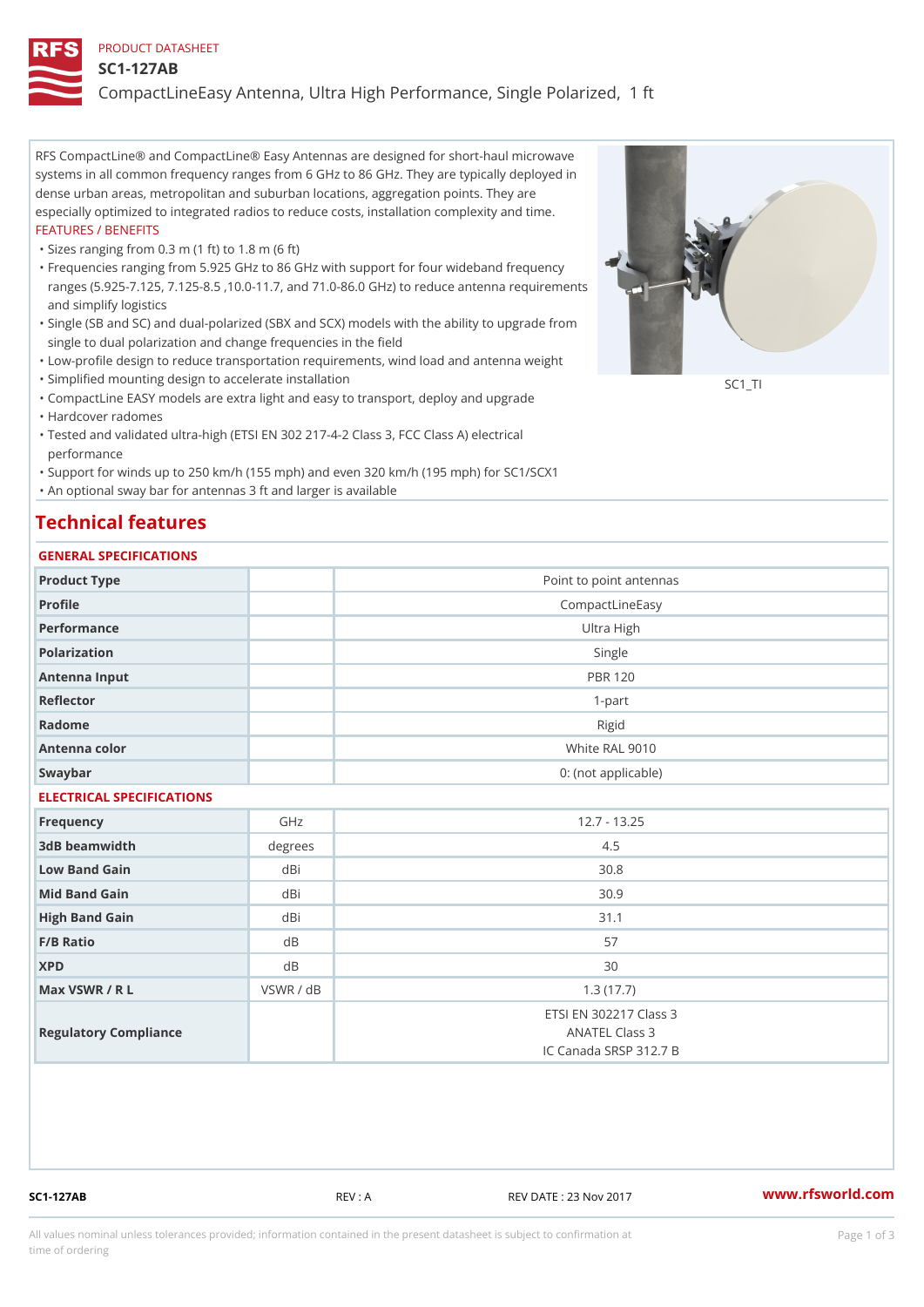## PRODUCT DATASHEET

## SC1-127AB

CompactLineEasy Antenna, Ultra High Performance, Single Polarized,

| SC1-127AB                                                          |                                   |                      | REV : A    | REV DATE : 23 Nov 2017      | www.rfsworld.co |
|--------------------------------------------------------------------|-----------------------------------|----------------------|------------|-----------------------------|-----------------|
| External Document Links<br>SC1/SCX1 PACKING                        |                                   |                      |            |                             |                 |
| M Torque<br>$maximum$ @<br>survival wind<br>speed Nm (ft<br>$1b$ ) | N <sub>m</sub><br>$\pm$ t)<br>l b | 230 (170)            |            | Forces 1ft SC               |                 |
| Fa Axial force<br>$max.$ @<br>survival wind (1b)<br>speed          |                                   | 715 (161)            |            |                             |                 |
| Fs Side force<br>$max.$ @<br>survival wind (1b)<br>speed           |                                   | 354(80)              |            |                             |                 |
| WINDLOAD                                                           |                                   |                      |            |                             |                 |
| $Dimension_F$                                                      | m m<br>(in)                       |                      | 40(1.6)    |                             |                 |
| $Dimension$ _ $E$                                                  | m m<br>(in)                       |                      | 46(1.8)    |                             |                 |
| $Dim_D - D -$<br>$114$ m m (4.5 _ ir ) $\sqrt{$ ii p $\sqrt{ }$    | m m                               | 283 (11.1)           |            | Outline_1ft_CompactLineEasy |                 |
| $Dim_D - D -$<br>89mm (3.5_in) Pi(pine)                            | m m                               | 270.5(10.65)         |            |                             |                 |
| $Dim_D -$<br>$51mm(2_in)Pip@in$                                    | m m                               |                      | 250(9.8)   |                             |                 |
| $Dimension_C$                                                      | m m<br>(in)                       |                      | 165(6.5)   |                             |                 |
| $Dimension_B$                                                      | m m<br>(in)                       |                      | 187(7.4)   |                             |                 |
| $Dimension_A$                                                      | m m<br>(in)                       |                      | 387 (15.2) |                             |                 |
| MOUNTOUTLINE                                                       |                                   |                      |            |                             |                 |
| optional Swaybar                                                   |                                   |                      |            | 0: (not applicable)         |                 |
| FURTHER ACCESSORIES                                                |                                   |                      |            |                             |                 |
| Operational Windspeed                                              |                                   | $km/h$ (mph)         |            | 252 (156)                   |                 |
| Survival Windspeed                                                 |                                   | $km/h$ (mph)         |            | 320 (198)                   |                 |
| maximum<br>Approximate Weight                                      |                                   | $mm$ (in)<br>kg (lb) |            | 114(4.5)<br>5(11.02)        |                 |
| minimum<br>Mounting Pipe Diameter                                  |                                   | $mm$ (in)            |            | 48 (1.9)                    |                 |
| Mounting Pipe Diameter                                             |                                   |                      |            |                             |                 |
| Polarization Adjustment                                            |                                   | degrees              |            | ± 5                         |                 |
| Azimuth Adjustment                                                 |                                   | degrees<br>degrees   |            | ± 15                        |                 |
| Diameter<br>Elevation Adjustment                                   |                                   | ft $(m)$             |            | 1(0.3)<br>± 15              |                 |
|                                                                    |                                   |                      |            |                             |                 |

All values nominal unless tolerances provided; information contained in the present datasheet is subject to Pcapgelio an atio time of ordering